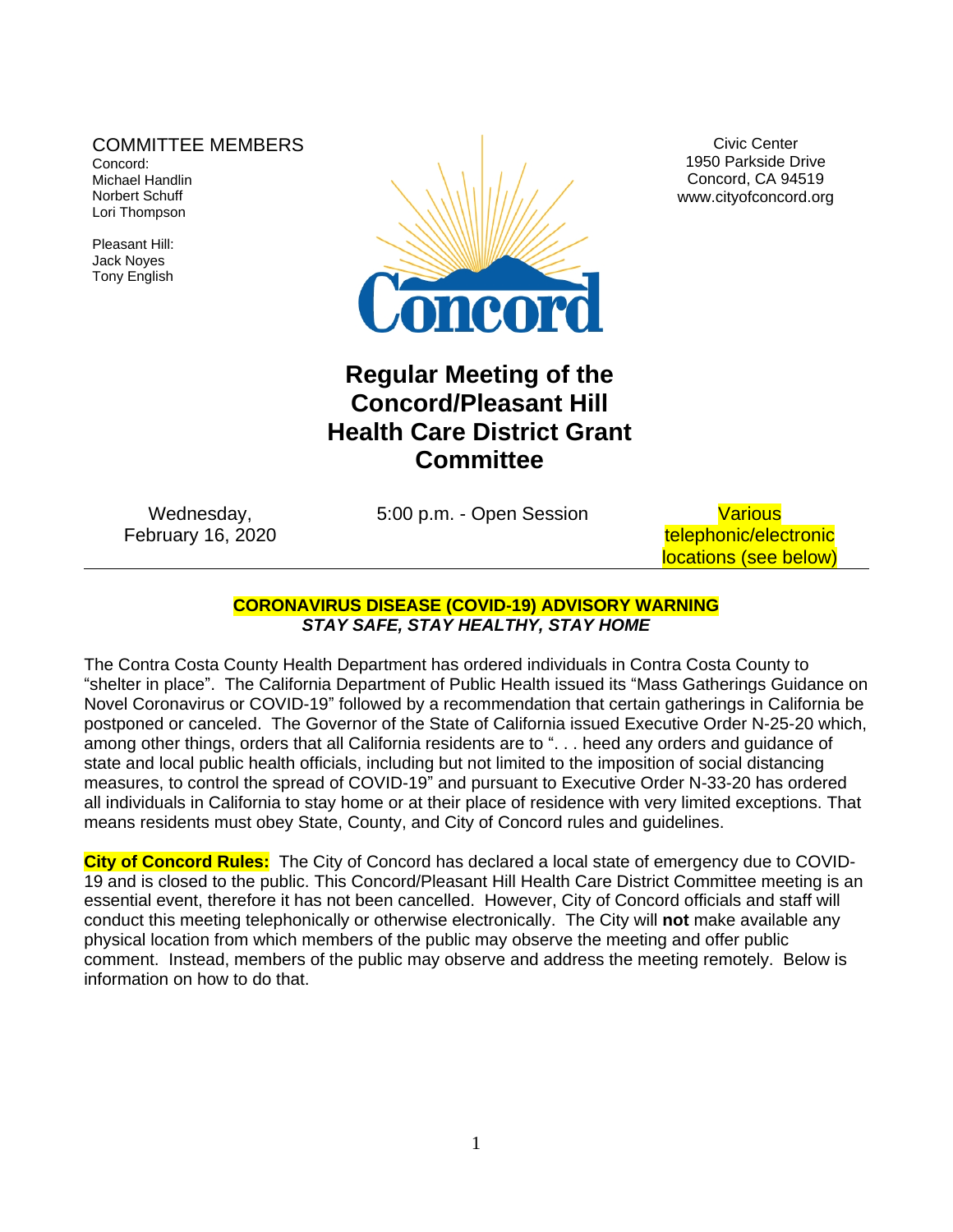#### **For viewing and participating, follow these steps:**

To view the meeting remotely, from a PC, Mac, iPad, iPhone or Android device: www.zoom.com

Join Zoom Meeting [https://cityofconcord.zoom.us/j/89482499898?pwd=U1JuZXc4MTloZDAySGYwd](https://cityofconcord.zoom.us/j/89482499898?pwd=U1JuZXc4MTloZDAySGYwdS93ZnlGQT09) S93ZnlGQT09

Meeting ID: 894 8249 9898 Passcode: 328223 One tap mobile +16699006833,,89482499898#,,,,\*328223# US (San Jose) +12532158782,,89482499898#,,,,\*328223# US (Tacoma)

Dial by your location +1 669 900 6833 US (San Jose) +1 253 215 8782 US (Tacoma) +1 346 248 7799 US (Houston) +1 301 715 8592 US (Washington DC) +1 312 626 6799 US (Chicago) +1 929 436 2866 US (New York) 877 853 5257 US Toll-free 888 475 4499 US Toll-free Meeting ID: 894 8249 9898 Passcode: 328223 Find your local number:<https://cityofconcord.zoom.us/u/keoCWfcAt6>